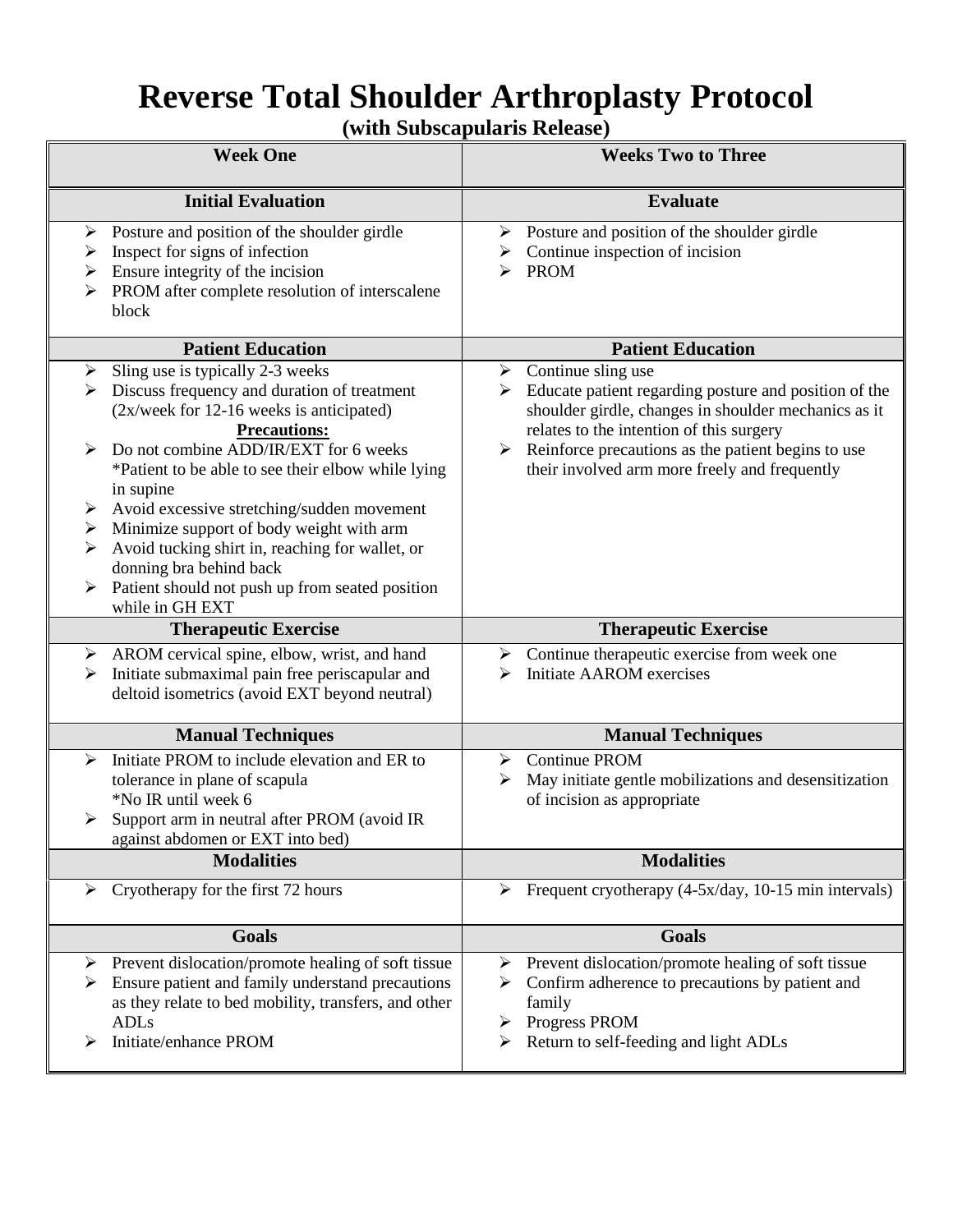| <b>Weeks Three to Six</b>                                                                                                                                                                                                                                                                                                                                                                                                                                                                                                                                                                                                                                                                                                                                                                                        | <b>Weeks Six to Eight</b>                                                                                                                                                                                                                                                                                                                                                                                                                                                                                                                                                                       |
|------------------------------------------------------------------------------------------------------------------------------------------------------------------------------------------------------------------------------------------------------------------------------------------------------------------------------------------------------------------------------------------------------------------------------------------------------------------------------------------------------------------------------------------------------------------------------------------------------------------------------------------------------------------------------------------------------------------------------------------------------------------------------------------------------------------|-------------------------------------------------------------------------------------------------------------------------------------------------------------------------------------------------------------------------------------------------------------------------------------------------------------------------------------------------------------------------------------------------------------------------------------------------------------------------------------------------------------------------------------------------------------------------------------------------|
| <b>Evaluate</b>                                                                                                                                                                                                                                                                                                                                                                                                                                                                                                                                                                                                                                                                                                                                                                                                  | <b>Evaluate</b>                                                                                                                                                                                                                                                                                                                                                                                                                                                                                                                                                                                 |
| Posture and position of the shoulder girdle<br>➤<br>PROM of the shoulder                                                                                                                                                                                                                                                                                                                                                                                                                                                                                                                                                                                                                                                                                                                                         | Posture and position of the shoulder girdle<br>➤<br>PROM of the shoulder<br>↘                                                                                                                                                                                                                                                                                                                                                                                                                                                                                                                   |
| <b>Patient Education</b>                                                                                                                                                                                                                                                                                                                                                                                                                                                                                                                                                                                                                                                                                                                                                                                         | <b>Patient Education</b>                                                                                                                                                                                                                                                                                                                                                                                                                                                                                                                                                                        |
| Wean from sling (use in community/outdoor<br>➤<br>environments and during sleep)<br>Emphasize postural alignment when out of sling<br>➤<br>Reinforce precautions<br>➤                                                                                                                                                                                                                                                                                                                                                                                                                                                                                                                                                                                                                                            | <b>Long-term Precautions:</b><br>Activities involving impact or sudden starts/stops<br>➤<br>shall be avoided, including but not limited to: wood<br>chopping, hammering, pull cord starters, and sawing<br>wood by hand                                                                                                                                                                                                                                                                                                                                                                         |
| <b>Therapeutic Exercise</b>                                                                                                                                                                                                                                                                                                                                                                                                                                                                                                                                                                                                                                                                                                                                                                                      | <b>Therapeutic Exercise</b>                                                                                                                                                                                                                                                                                                                                                                                                                                                                                                                                                                     |
| May add resisted elbow, wrist, and hand<br>➤<br>exercises<br>Progress periscapular and deltoid isometrics<br>➤<br>Initiate AROM and isotonic exercises by week 6<br>➤<br>with no resistance: prone row, prone extension to<br>neutral, sidelying ER with towel roll, and cane<br>press/serratus punch<br>Progression of active elevation in scapular plane<br>≻<br>beginning in supine to stabilize scapula and<br>progressing towards functional upright position<br><b>Manual Techniques</b><br>Continue PROM, initiate gentle IR PROM in<br>➤<br>scapular plane at 6 weeks (not to exceed 50 deg)<br>Continue gentle mobilization and desensitization<br>➤<br>of incision as appropriate<br>Initiate scapulothoracic mobilization (grades I-II)<br>➤<br>Initiate gentle rhythmic stabilization in supine<br>≻ | Initiate UBE in standing with no resistance by week<br>≻<br>8, keeping pain free<br>Progress isotonics to include weights (focus on low<br>➤<br>weight, high repetition program)<br>Initiate light theraband exercises in standing: row,<br>➤<br>extension<br>Attempts should be made to complete exercises in<br>➤<br>positions which require reflexive trunk stabilization<br>prior to extremity movement (limit seated if able)<br><b>Manual Techniques</b><br><b>Continue PROM</b><br>≻<br>Utilize scapulothoracic mobilization as appropriate<br>➤<br>Progress rhythmic stabilization<br>➤ |
| <b>Modalities</b>                                                                                                                                                                                                                                                                                                                                                                                                                                                                                                                                                                                                                                                                                                                                                                                                | <b>Modalities</b>                                                                                                                                                                                                                                                                                                                                                                                                                                                                                                                                                                               |
| Any modalities as indicated<br>➤                                                                                                                                                                                                                                                                                                                                                                                                                                                                                                                                                                                                                                                                                                                                                                                 | Any as indicated<br>➤                                                                                                                                                                                                                                                                                                                                                                                                                                                                                                                                                                           |
| <b>Goals</b>                                                                                                                                                                                                                                                                                                                                                                                                                                                                                                                                                                                                                                                                                                                                                                                                     | <b>Goals</b>                                                                                                                                                                                                                                                                                                                                                                                                                                                                                                                                                                                    |
| Prevent dislocation/promote healing of soft tissue<br>➤<br>Return to normal completion of basic ADLs<br>➤<br>(dressing, hygiene)<br>Ensure continued adherence to precautions<br>PROM goals:<br>*Scapular plane elevation to 120 deg<br>*ER in scapular plane to 30 deg                                                                                                                                                                                                                                                                                                                                                                                                                                                                                                                                          | Develop functional use of involved arm by gradually<br>➤<br>restoring GH AROM with focus on scapular control<br>to optimize movement pattern<br>PROM goals:<br>➤<br>*Scapular plane elevation to 140 deg<br>*ER in scapular plane to 40 deg<br>AROM goals:<br>➤<br>*Elevation to 90 deg                                                                                                                                                                                                                                                                                                         |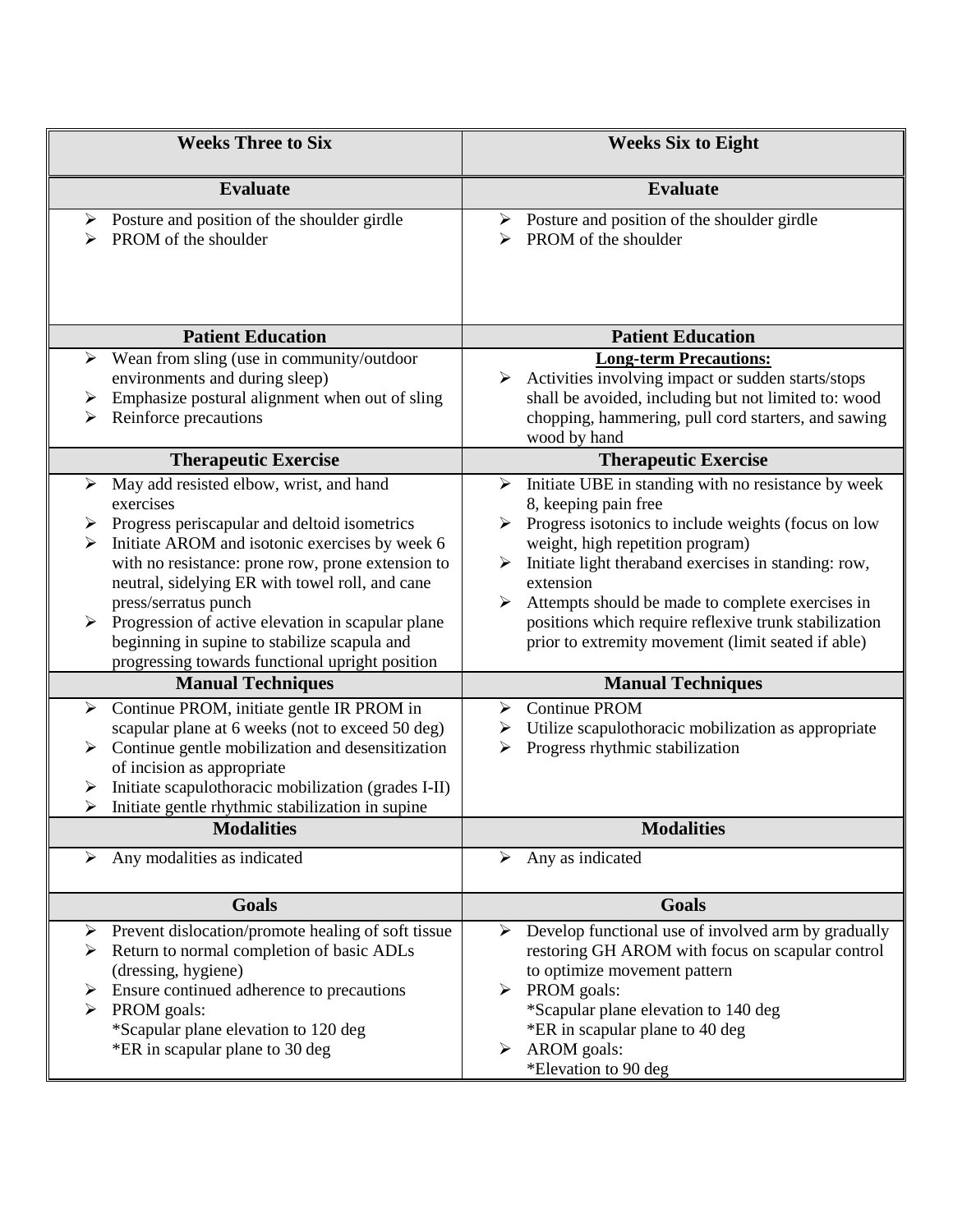| <b>Weeks Eight to Twelve</b>                                                                                                                                                                                                                                                                                                                                                                                                             | <b>Weeks Twelve to Discharge</b>                                                                                                                                                                                                                                                                                                                                                                                                          |
|------------------------------------------------------------------------------------------------------------------------------------------------------------------------------------------------------------------------------------------------------------------------------------------------------------------------------------------------------------------------------------------------------------------------------------------|-------------------------------------------------------------------------------------------------------------------------------------------------------------------------------------------------------------------------------------------------------------------------------------------------------------------------------------------------------------------------------------------------------------------------------------------|
| <b>Evaluate</b>                                                                                                                                                                                                                                                                                                                                                                                                                          | <b>Evaluate</b>                                                                                                                                                                                                                                                                                                                                                                                                                           |
| Posture and position of the shoulder girdle<br>➤<br><b>PROM</b><br><b>AROM</b><br>➤<br>Assess functional expectations (RTW/sport)<br>⋗                                                                                                                                                                                                                                                                                                   | <b>PROM</b><br>➤<br><b>AROM</b><br>⋗<br>Strength<br>➤<br>Deficits limiting RTW or sport goals<br>⋗                                                                                                                                                                                                                                                                                                                                        |
| <b>Patient Education</b>                                                                                                                                                                                                                                                                                                                                                                                                                 | <b>Patient Education</b>                                                                                                                                                                                                                                                                                                                                                                                                                  |
| Reinforce long-term precautions<br>➤<br>May initiate discussion related to potential return<br>➤<br>to sport (see Weeks 12 to Discharge)                                                                                                                                                                                                                                                                                                 | <b>Return to Sport:</b><br>Premorbid activity level is important<br>consideration<br>$\triangleright$ Gradual return to non-contact low load sports is<br>generally permissible, including but not limited<br>to: walking, jogging, running, cycling, yoga, golf,<br>and ballroom dancing<br>$\triangleright$ Consult with physician regarding non-contact<br>high load sports and non-upper extremity sports<br>with high fall potential |
| <b>Therapeutic Exercise</b>                                                                                                                                                                                                                                                                                                                                                                                                              | <b>Therapeutic Exercise</b>                                                                                                                                                                                                                                                                                                                                                                                                               |
| Progress theraband exercises to include ER and<br>➤<br>IR in standing (as able)<br>Incorporate low level loading and trunk<br>➤<br>stabilization as tolerated (wall push-up)<br>May progress to rhythmic stabilization in<br>➤<br>standing at shoulder height<br>Progress isotonics as appropriate to include<br>shoulder height activity (including lateral raises<br>in scapular plane) based on patient presentation<br>and tolerance | Progress loading activity (table push-up or plank<br>➤<br>at an angle) per relevance and necessity for the<br>individual patient<br>Progress exercises to shoulder height and above<br>➤<br>Progress to work- and sport-specific activity<br>➤<br>Encourage participation in the CFA                                                                                                                                                      |
| <b>Manual Techniques</b>                                                                                                                                                                                                                                                                                                                                                                                                                 | <b>Manual Techniques</b>                                                                                                                                                                                                                                                                                                                                                                                                                  |
| Any as indicated<br>➤                                                                                                                                                                                                                                                                                                                                                                                                                    | Any as indicated<br>➤                                                                                                                                                                                                                                                                                                                                                                                                                     |
| <b>Modalities</b>                                                                                                                                                                                                                                                                                                                                                                                                                        | <b>Modalities</b>                                                                                                                                                                                                                                                                                                                                                                                                                         |
| Any as indicated<br>➤                                                                                                                                                                                                                                                                                                                                                                                                                    | $\triangleright$ Any as indicated                                                                                                                                                                                                                                                                                                                                                                                                         |
| <b>Goals</b>                                                                                                                                                                                                                                                                                                                                                                                                                             | <b>Goals</b>                                                                                                                                                                                                                                                                                                                                                                                                                              |
| PROM goals:<br>➤<br>*Scapular plane elevation to 160 deg<br>*ER in scapular plane to 60 deg<br>AROM goals:<br>➤                                                                                                                                                                                                                                                                                                                          | Return to work or sport<br>➤<br>Independence with HEP<br>➤<br>Independence with long-term precautions<br>➤<br>AROM goals:<br>⋗                                                                                                                                                                                                                                                                                                            |
| *Elevation to 120 deg<br>*Functional ER to 30 deg                                                                                                                                                                                                                                                                                                                                                                                        | *Elevation to 140 deg<br>*Functional ER to 40 deg                                                                                                                                                                                                                                                                                                                                                                                         |